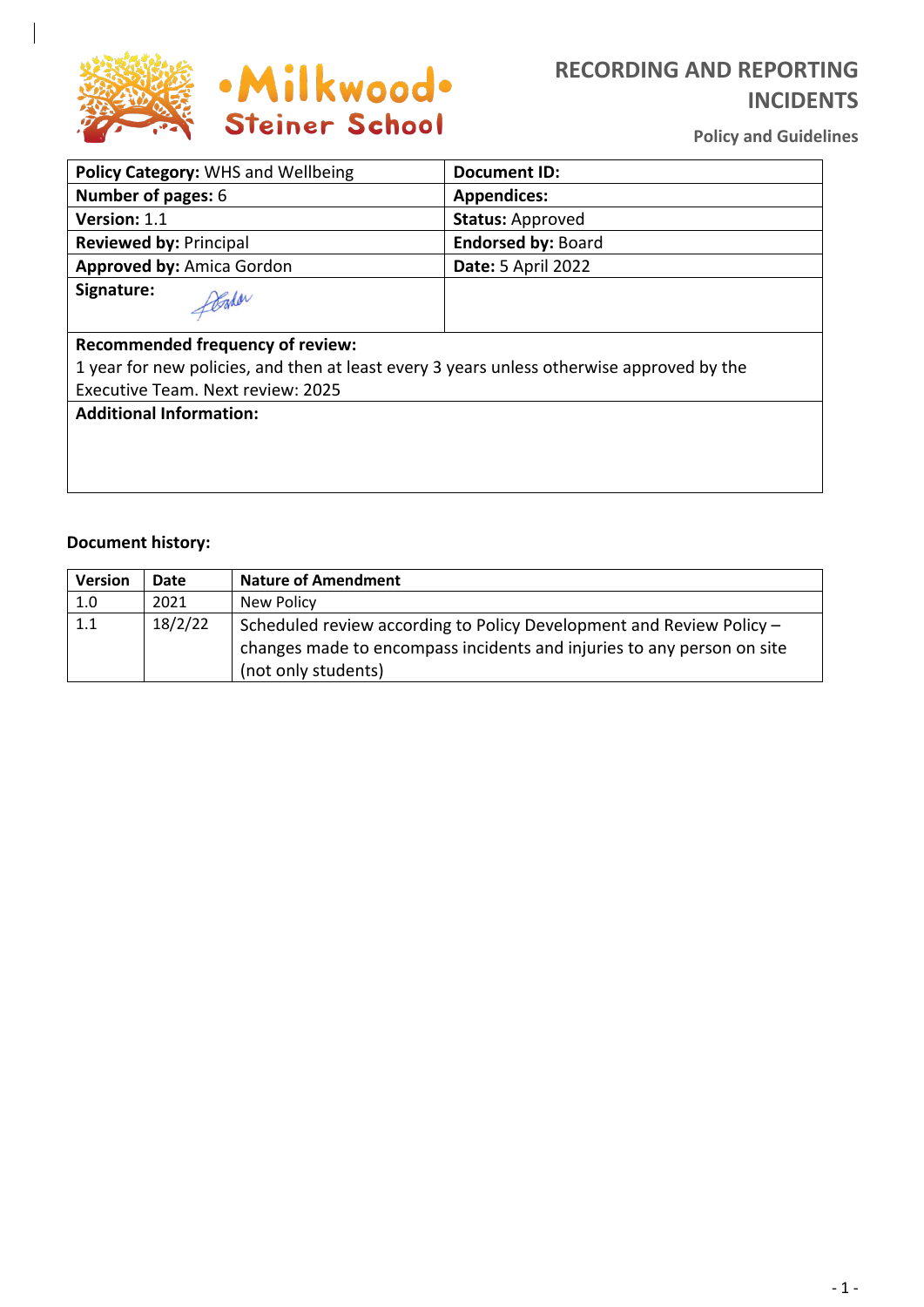

### **RECORDING AND REPORTING INCIDENTS**

### **DEFINITIONS AND ABBREVIATIONS**

#### **MSSA**: Milkwood Steiner School Association

**Minor incident** is an injury or incident that can be treated without medical attention and there is no expectation of ongoing symptoms. A Commonsense approach is taken in determining whether an incident is of a minor nature.

#### **Notifiable incident** is:

- the death of a person;
- a serious injury or illness of a person; or
- a dangerous incident.

**Serious injury or illness** is an incident that requires the person to have:

- immediate treatment as an in-patient in a hospital (i.e. admitted to hospital)
- a head injury, eye injury, serious burn, separation of skin from an underlying tissue (eg degloving or scalping), spinal injury, loss of a bodily function, serious laceration.
- medical treatment within 48 hours of the incident

**Dangerous incident** is an incident that exposes a student to a serious risk to their health or safety. This includes psychological risks, such as threats of violence, where the act is imminently likely to be carried out eg. "I'm going to stab you" while holding a knife. Unacceptable behaviour may still be of serious concern, but not require an incident report (see *Code of Conduct* and *Discipline Policy*).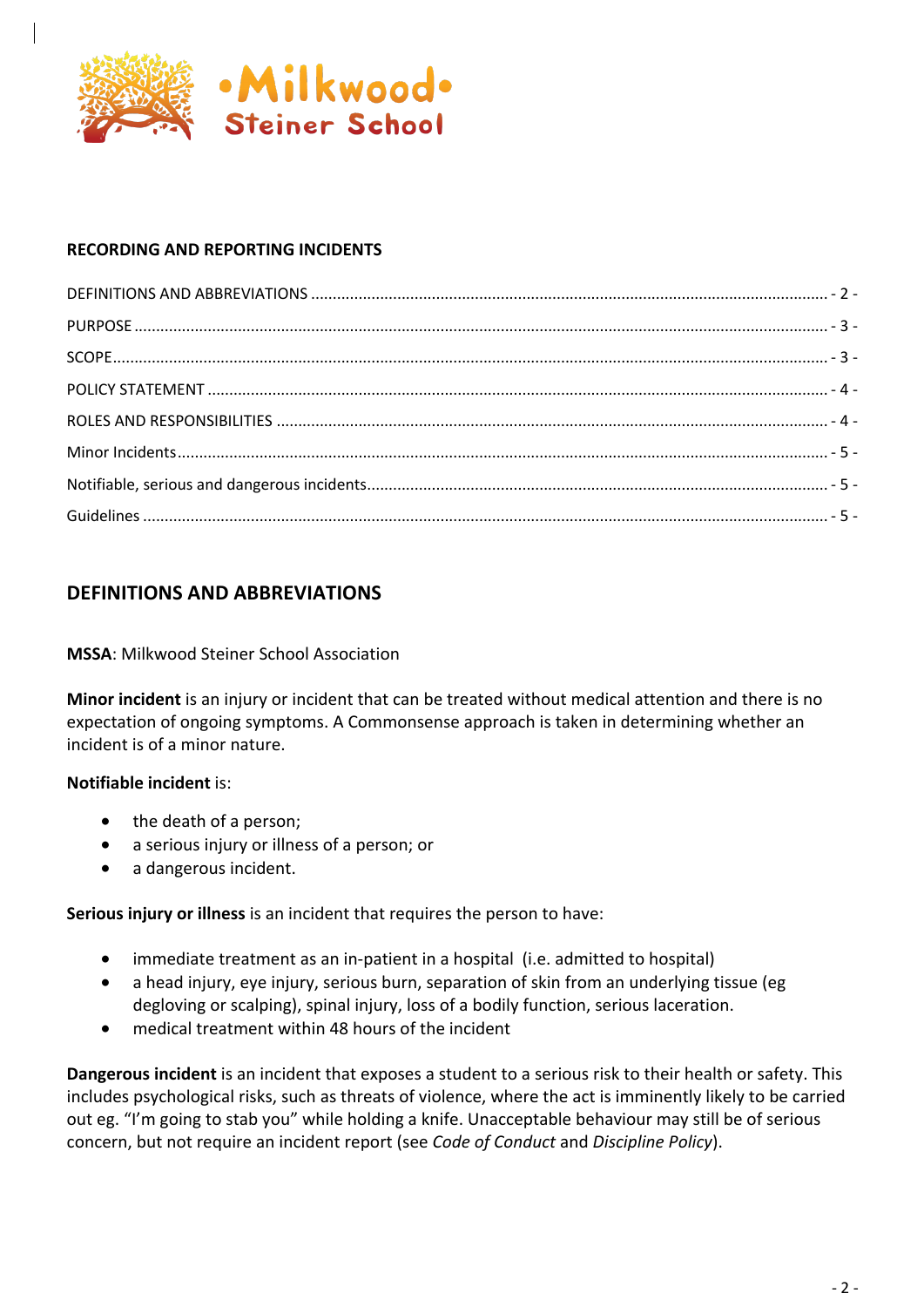

**Supervising Staff Member** is the staff member primarily responsible for duty of care. Eg. The class teacher during class time, a Teacher Assistant or music tutor working with a child, the rostered staff member on yard duty.

**Duty of Care:** Everyone owes a duty of care to those around them. A higher level of duty exists for all school staff, towards every student under their supervision by virtue of the conditions of their employment and the common law principles of negligence. All persons on school grounds should be aware of the context in which they are operating, as it has an effect on the level of duty of care owed. Generally speaking, school staff owe students a duty to take reasonable care to protect the child from a reasonably foreseeable risk of injury. This duty may be manifested in different ways, including:

- the duty to supervise the students so that they comply with rules and practices designed for their own safety and that of other students
- the duty to design and implement appropriate programs and procedures to ensure the safety of students
- the duty to warn students about dangerous situations or practices.

This list is not exhaustive. The duty is to do what is reasonable in response to the duty in a given situation. The question of what is reasonable in a given instance is decided by the court in the event of litigation, but it is for the individual staff member to comply with objectively reasonable practice.

Staff cannot delegate the duty of care they owe to students. Other school staff may be left in charge if a teacher needs to leave the classroom for a period of time but responsibility for the students' health, safety and welfare rests with the supervising staff member.

# **PURPOSE**

This policy exists to define incidents which occur at Milkwood Steiner School, which require recording and reporting. This policy defines incidents by severity for the purpose of recording and reporting, and delegates responsibilities for recording and reporting student injuries, and communicating these with the relevant people. It should be read alongside the *Discipline*, *Code of Conduct*, and *WHS Policies.*

## **SCOPE**

This document applies to all areas of the school, including the Milkwood Steiner School Association Board (the Board), staff, students, Playgroup, After School Care, families, carers and friends of MSSA, volunteers and visitors to the school.

This policy applies in all interactions while in school or off site, including school related functions such as excursions, camps, social events, conferences and online interactions.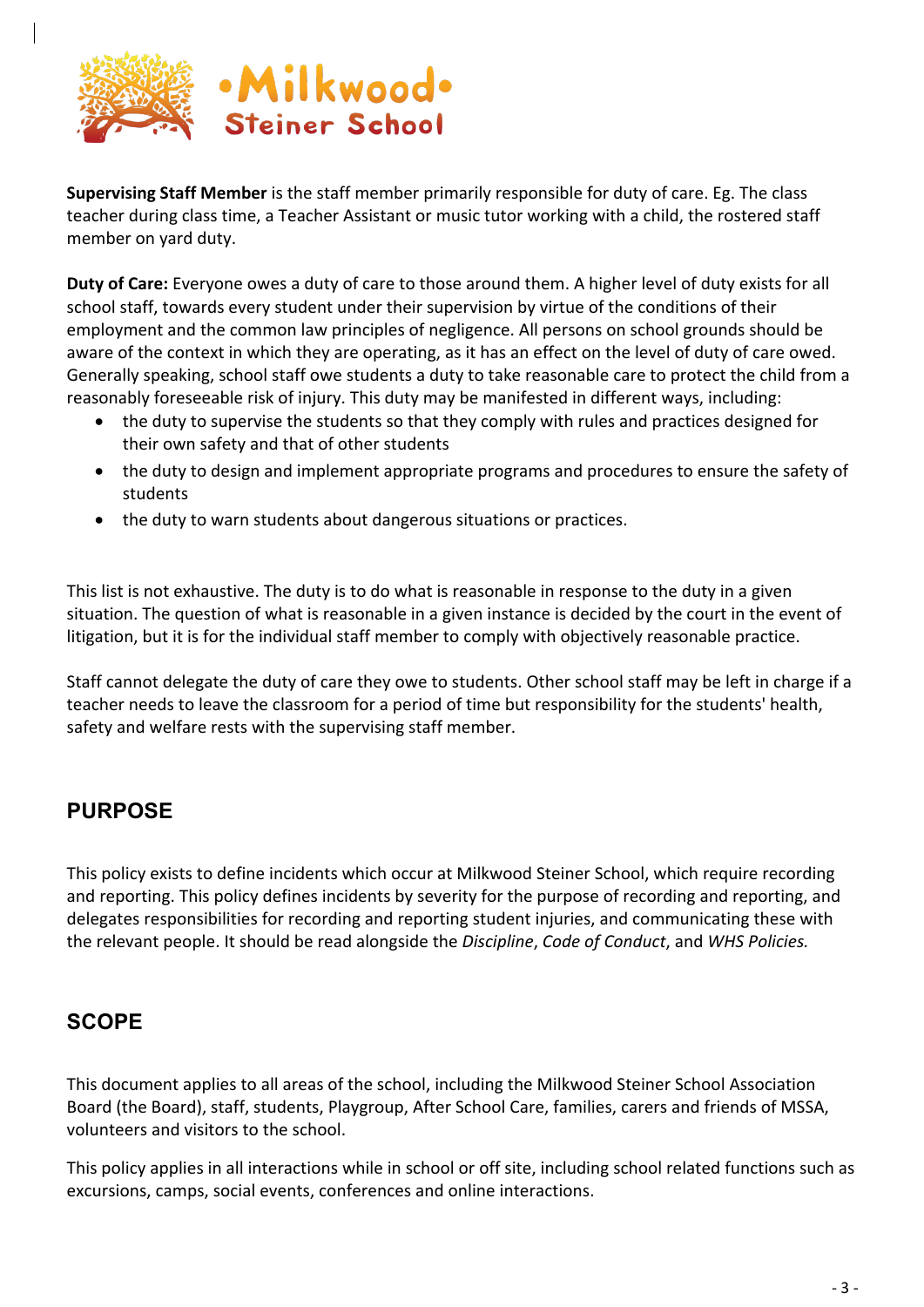

# **POLICY STATEMENT**

When an incident occurs at Milkwood Steiner School, a record is created to ensure the necessary people involved are aware of risk, harm, injury or trauma. The *Work Health and Safety Policy* reduces risk where possible. The Communication Policy describes the values that guide communication at Milkwood Steiner School. Reporting incidents addresses the school's legal requirements, while ensuring that people holding roles that are impacted by the incident are empowered to provide care, contribute to restoration and reduce the likelihood of a repeated incident.

A notifiable incident should be reported to NT WorkSafe by phone, immediately following the incident.

Incident Report forms, NT WorkSafe incident notification forms and any other supporting documentation relating to a student injury are retained by the school.

On request to the Principal a copy of the Incident Report Form or NT WorkSafe Incident Notification Form may be provided to the student or their representative. The privacy of third parties must be ensured prior to providing a copy of the form.

# **ROLES AND RESPONSIBILITIES**

**Supervising Staff Member** is responsible for:

- the injured person
- all people under their duty of care
- contacting the parents of any student affected, as soon as safe to do so, to notify of the incident
- reporting the incident via the Incident Form
- obtaining the signature of the impacted person if over 18, or the parent/guardian if under 18, and the Principal on the Incident Form
- submitting the Incident form to the Enrolment and Administration Officer for filing

**The Principal** is responsible for:

- viewing all incident reports
- ensuring that the management of student injury procedures are reviewed as part of normal school occupational health and safety monitoring practices.

#### **The Enrolment and Administration Officer** is responsible for

- ensuring that all relevant information is included in the Incident Report form prior to filing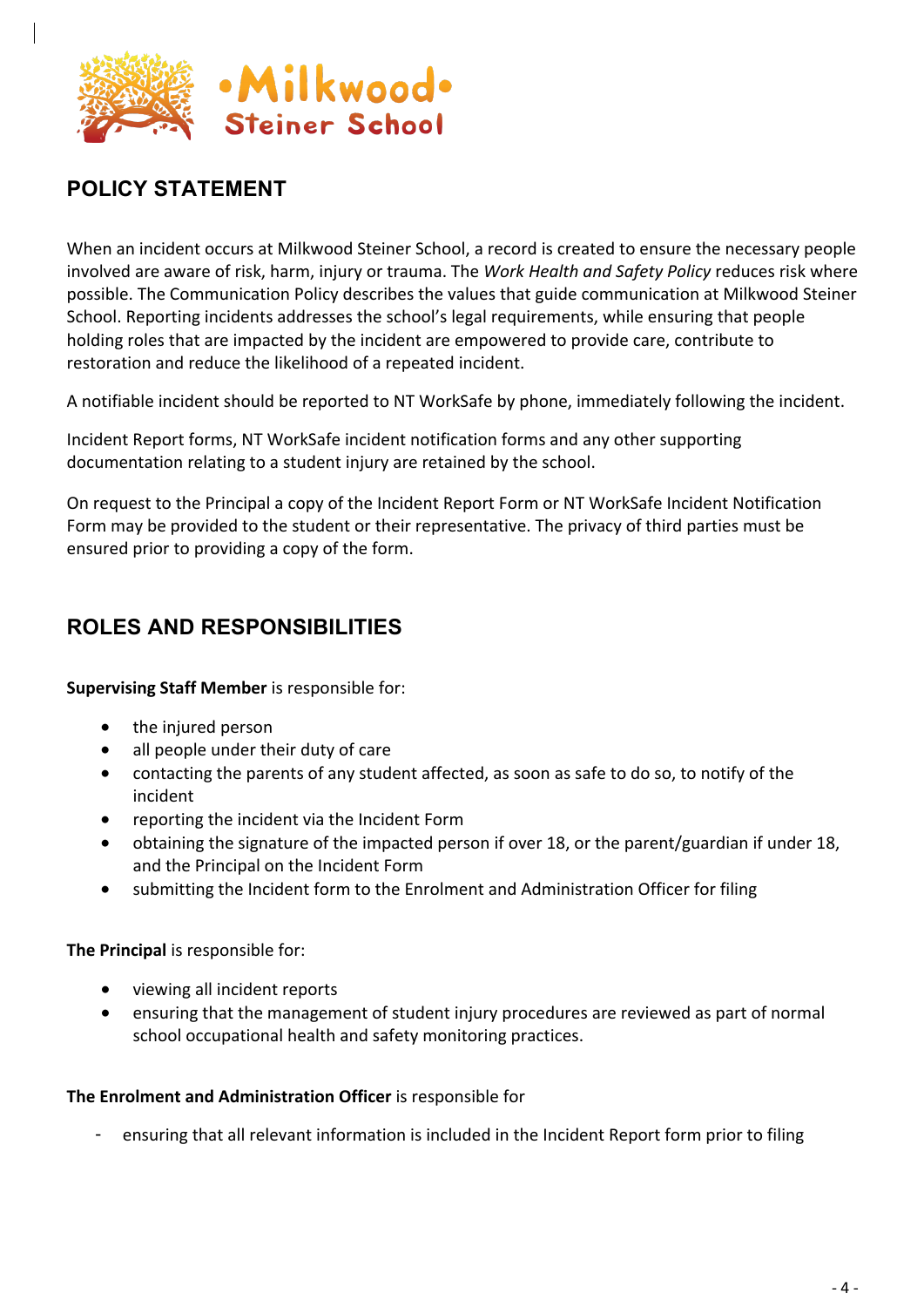

notifying relevant parties of the incident, including the WHS officer when needed. Note: when the incident involves a MSS student, the Enrolment and Administration Officer notifies the child's teacher, who notifies the parents.

**The Work Health and Safety Officer** is responsible for removing risks identified through the incident report, to reasonably prevent future incidents, and responding to Incidents according to the *Work Health and Safety Policy*.

### **Recording and Reporting Minor Incidents**

Minor incidents (see definitions and abbreviations) are documented in the supervising staff member's day book. These records include date, time, names of students and staff involved or impacted, and a brief description of the incident.

#### **Recording and Reporting Notifiable, Serious and Dangerous Incidents**

*Notifiable*, *serious* or *dangerous* incidents are documented in the Incident Report Form and processed according to the Incident Report Form Guidelines.

# **Guidelines**

### **Incident Report Forms**

The Incident Report Form is completed by the responsible staff member as soon as practically possible, and within 24 hours of the incident occurring.

The responsible staff member gives the Incident form to the child's teacher or, the responsible staff member gives the Incident form to the person affected (if over 18 years old) as soon as practically possible, and within 24 hours of the incident occurring,

The class teacher of the child notifies the child's parent or guardian of the incident and provides a copy of the incident for the parent or guardian to read and sign. If multiple children are involved, parents and guardians receive a de-identified copy of the form by blacking out names of other children in a photocopy of the form.

The signed Incident Form is submitted to the Enrolment and Administration officer.

The Enrolment and Administration officer

- completes the Incident Form checklist
- enters the incident into the Incident Register
- submits a Maintenance Hazard Report Form to the Work Health and Safety Officer, if required
- submits incident forms to the Principal weekly, for review and signing
- Files a copy of the form in the student file

Minor injuries do not require an Incident Report, unless assessed as dangerous incidents by the supervising staff member, or if requested by the Principal.